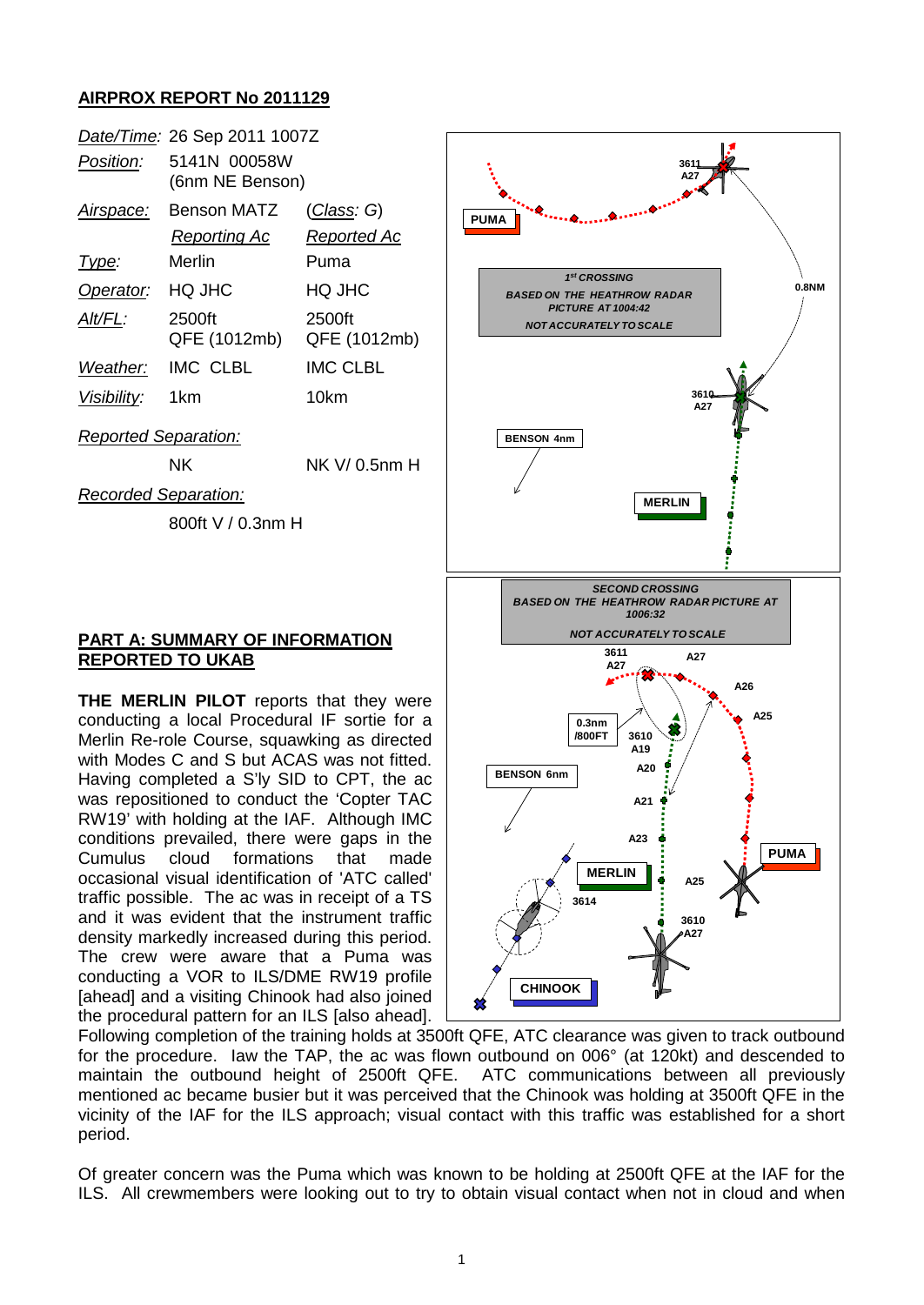ATC provided information on the location of the Puma. Visual contact was then established with the Puma in the 1 o'clock at a similar level and at a range of about 800m. At that point, the Puma was directed to complete another hold. On realising that this would be to the L and across the flightpath of the Merlin, the crew decided to descend since the now 'stationary' position of the Puma in the windscreen indicated a collision course. In addition, the flight path of both ac would have shortly taken each into the same cloud. ATC directed the Merlin to descend to 2000ft QFE but the Captain elected to continue a descent to 1600ft QFE to remain VMC and remove all doubt regarding the orientation of the ac as they converged laterally. They then lost sight of the Puma as it entered cloud.

He reported the incident to ATC and informed them that it would be discussed on the ground on completion of the sortie; the flight was continued without further incident. He assessed the risk of collision as being high.

**THE PUMA PILOT** reports flying a training flight in receipt of a TS from Benson APP, squawking as directed with Modes C and S; ACAS was not fitted. They were tracking 320° at 120kt and on turning to enter the hold at the IAF for the Benson VOR-ILS RW19 at 2500ft QFE, the NHP in the LHS saw a Merlin in their 9 o'clock on a similar track to the inbound for the hold and at the same level. The NHP then called for a descent to ensure separation from the Merlin whilst maintaining VMC (maintaining height or climbing would have put the Puma in IMC) so they rolled wings level and descended. The Merlin was visual with them and also took avoiding action and reported the incident on the RT.

Both ac were under a TS at the time and the Merlin was instructed to descend to 2000ft QFE but only after avoiding action was deemed necessary by the pilots of both ac.

After re-establishing at 2500ft QFE in the hold and continuing with the procedure the ac was recovered to RAF Benson without further incident. He assessed the risk as being medium.



Figure 1: RAF Benson COPTAC (left) and VOR ILS/DME Procedure (right) RW19.

**THE RAF BENSON CONTROLLER (DIR)** reports that she was screening a UT DIR when the incident developed. They had a Merlin in the TAC Hold at 3500ft S of Benson 3-4nm, a Puma in the ILS Hold at 2500ft NW Benson 2-3nm, an AAC Squirrel in the normal RTC and a VHF police helicopter joining from the E for a radar vectored ILS when they were handed a Chinook from the S also for the ILS Hold. At that point the UT controller was beyond his capacity and she (the screen) stepped in just prior to the Merlin approaching the IAF for the procedure.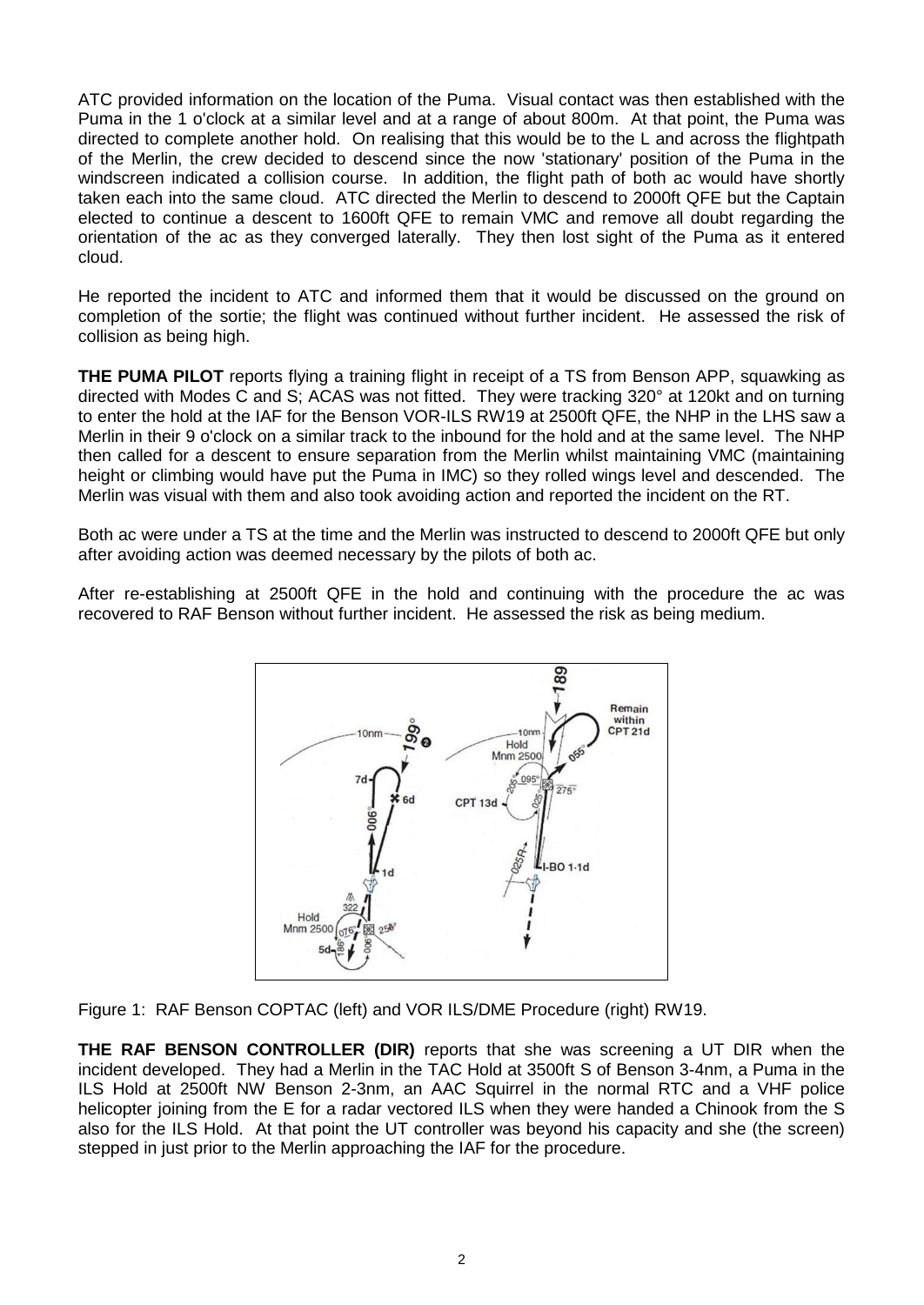As there were two talkdown controllers she cleared the Merlin for the procedure at the same time as she turned the police helicopter inbound for the localiser. She then instructed the Merlin pilot not to descend until advised as the Chinook was then in the ILS hold (which is to the NW of Benson) at 3000ft. As the Merlin tracked through the O/H the controller called the Chinook to the Merlin and instructed the pilot to report visual. When the Merlin called visual, she instructed the pilot to descend on the procedure as required. The controller then called the Puma to the Chinook and vice versa as they were both in the ILS hold at 2500ft and 3000ft respectively but she did not think the Puma would be a factor to the Merlin on the TAC approach as they were heading away from each other at that time.

There was then an information code change with new weather which changed the QFE so she did an all-stations broadcast and obtained readbacks from all 4 ac. She then tried to get up to date with some basic admin as she was still sitting off-centre to the radar screen and the UT controller was still in position and managing all her logging. She saw that the Puma and Merlin were then in confliction and immediately called the Puma to the Merlin as it was in its 12 o'clock at 1nm. She had mistakenly believed that the TAC procedure would take the Merlin to the E of the inbound lane. Her mistake then became apparent; she had confused the TAC procedure with the ILS procedure, the ILS goes outbound heading 055° and the TAC goes outbound on a 006° heading.

The Merlin called visual and shortly afterwards asked for further descent as they would shortly be going IMC on the procedure, so she gave a descent to 2000ft since the Puma was maintaining 2500ft in the Hold. During this time a 7000 squawk contact popped up about 8nm NW of Benson tracking SE, which she called to the Merlin. As the Merlin was turning inbound for the FAF she noted its Mode C reading 014, she asked its height which was reported at 1400ft and the pilot said he had elected to descend further to gain separation against the Puma. When the controller told him that 2000ft would have been enough as the Puma was maintaining 2500ft, the pilot said he had seen a potential risk of collision and added that he would phone to discuss the situation after landing. In descending to 1400ft, the Merlin pilot placed himself into confliction against the previous 7000 squawk which by then had a Benson Zone squawk and she was told that it was routeing into an unofficial helicopter landing site within the MATZ; she called this traffic when they were a 1nm and 300ft apart and the pilot called visual. The Merlin was then transferred to Talkdown for the TAC procedure to be monitored.

DIR was working to capacity with little input from the Supervisor who was in the ACR but dealing with other problems elsewhere. There were many people in the ACR, all positions were manned and there was a standards check in progress with one of the Talkdown controllers; the UT did not move away from the radar screen so she was offset for the whole period, because of this it was a noisy and frenetic environment.

**THE RAF BENSON SUPERVISOR (SUP)** reports that he was busy attending to a myriad of tasks in the ACR and had briefly switched off the DIR frequency in order to concentrate on something else and therefore missed the moments of the incident. He had most, if not all, of his controlling staff plugged in on a console in a bid to maximise training and 'grab' the traffic that had presented itself.

Some PDs had been accepted by the APP controller while the SUP was in a meeting earlier in the morning and between them they had not realised that 2 station-based helicopters would also be getting airborne for the RTC at a similar time. This led to an unusually busy period with traffic levels significantly higher than normal. The UT DIR, although well advanced in training, rapidly became 'snowed under' and he witnessed his Screen Controller step in and at this stage was content that she had the experience and ability to recover the situation. He made a number of liaison calls (prenotes to TWR) to assist and he incorrectly assumed that the APP controller had informed DIR; this ironically served to increase the DIR's workload. During the moments when he was attending to other matters he lost SA on exactly what DIR was doing and was struggling to regain this SA. The ACR was extremely busy and, with a number of seats between him and the DIR's flight strips, he could not see what was being done (there were 4 controllers in the DIR and TD 1 seats). The SUP at Benson does not have his own radar display and has to peer over the APP controller's position to see the DIR display and his flight strips. Had he stepped in to ask what was happening, this would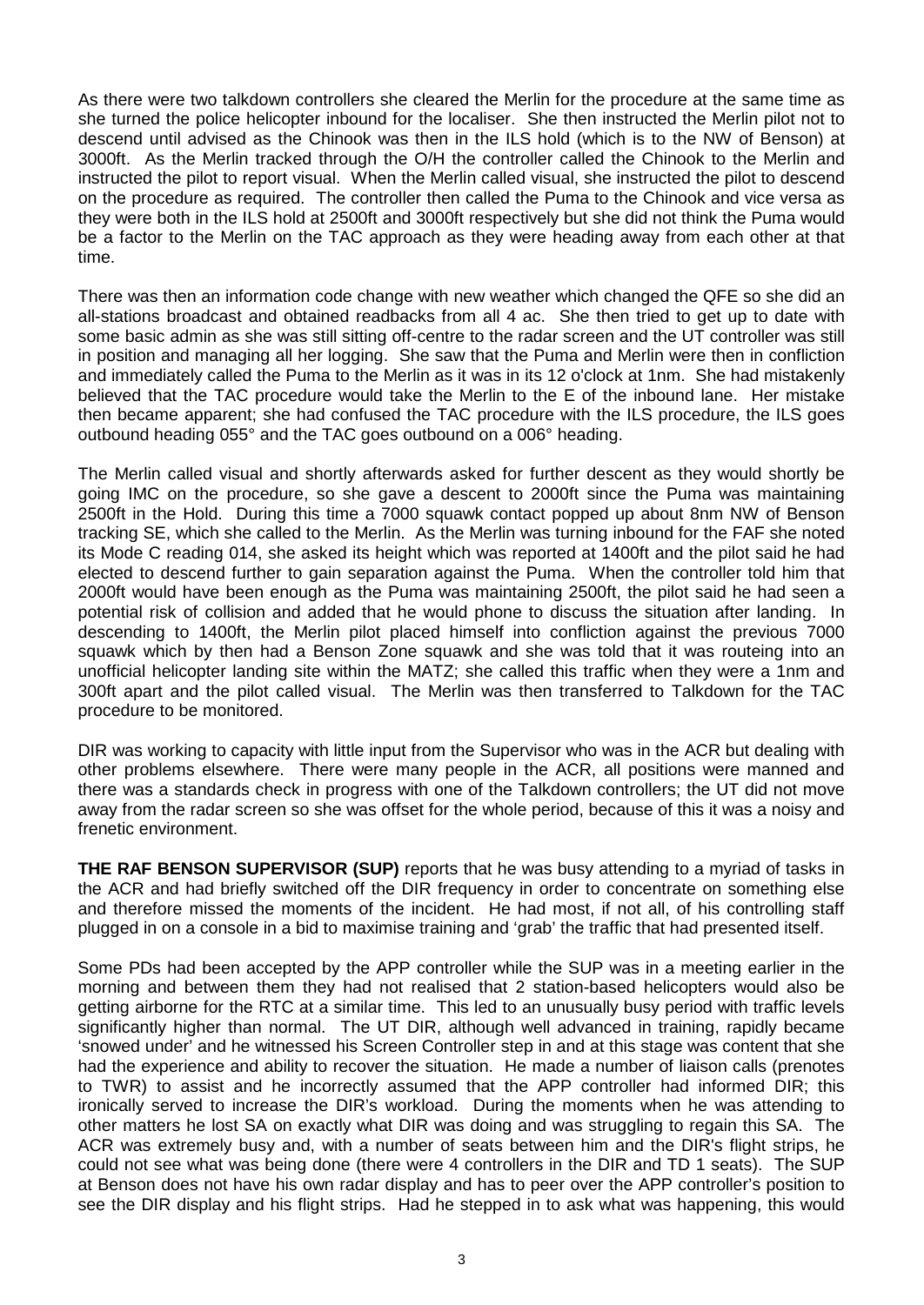have been counterproductive as the DIR would not have had time to reply. The APP controller was occupied handing over traffic to Zone and DIR. In consultation with DIR he held off another PD and asked Odiham to hold onto their traffic until they could take it.

After being informed by DIR of what had happened with the Merlin ac descending through the other ac levels, he elected to wait until the traffic situation had calmed down as to attempt a controller handover at that point would have been dangerous; in any case he had no other qualified controllers available. In addition he wanted to get a full description of the event from the controller once she had been relieved.

He impounded the tapes and had a tape transcript produced. He spoke at length with the pilot of the Merlin on the telephone and both of them were keen for lessons to be learnt from the incident. Following a period of reflection, he elected to ensure the controller was given a standardisation check as he believed that suspending her endorsement and conducting further training would have been of no benefit. In hindsight, although he was busy, he is disappointed that he put his controller in this position; he should have anticipated the traffic surge and stemmed the flow in order to protect both the UT and the screen controllers. Furthermore, once the traffic was on frequency, he should have focused most, if not all, his attention on assisting DIR. In the debrief that he gave the controller he advised that the Merlin should have been instructed to maintain outbound heading and height until advised, in order to ensure procedural separation; the controller also recognised that this is what should have been done.

**BM SAFETY MANAGEMENT** reports that this Airprox occurred between a Merlin conducting a COPTAC approach and a Puma conducting a VOR ILS/DME approach to RW19 at RAF Benson. Both ac were flying in prevailing IMC with occasional gaps between clouds. Both ac were in receipt of a TS from Benson DIR.

For the purpose of the investigation, the incident sequence commenced at 1001:20. At that point, while DIR reports that she was screening a trainee, she took over the console at about 0958. Subsequent to filing the incident report, DIR confirmed that the trainee remained in place throughout the incident sequence completing the logging on their flight progress strips (FPS); consequently, DIR was offset from the console. Moreover, at the time of the incident, both PAR consoles were manned; PAR 1 had both a controller and a Standards Officer conducting a controller standards check; Zone had a further trainee and instructor in position. Consequently, 10 controllers were on console. The radar room at RAF Benson is relatively narrow and precludes movement of personnel behind the consoles to allow sight of the radar and FPS at each control position; the console layout is at Figure 2 below. It should be noted that the SUP does not have a dedicated radar screen, nor a wireless/long-lead headset to facilitate movement around the ACR.

| PAR <sub>2</sub> | PAR <sub>1</sub> | DIR | <b>APP</b> | <b>SUP</b> | <b>ZONE</b> | SRA |
|------------------|------------------|-----|------------|------------|-------------|-----|
|------------------|------------------|-----|------------|------------|-------------|-----|

Figure 2: Console Layout in the ACR at RAF Benson.

Figure 1 above depicts the COPTAC and VOR ILS/DME procedures to RW19; the base height for the hold for both procedures is 2500ft QFE. The COPTAC approach requires aircrew to maintain 2500ft QFE from the IAF to 7d on the outbound leg of 006°. The VOR ILS/DME approach requires aircrew to maintain from 2500ft QFE until they pass the IAF on the outbound leg of 055°.

Given the height of the outbound leg of the COPTAC procedure and the base height of the VOR ILS/DME hold, there is no procedural deconfliction between these procedures. RAF Benson ATC has confirmed that there is a local procedure to deconflict level allocation between the two holds. The specific scenario encountered in this Airprox is covered in local training material and Benson controllers receive synthetic based training and consolidation on IFR hold deconfliction.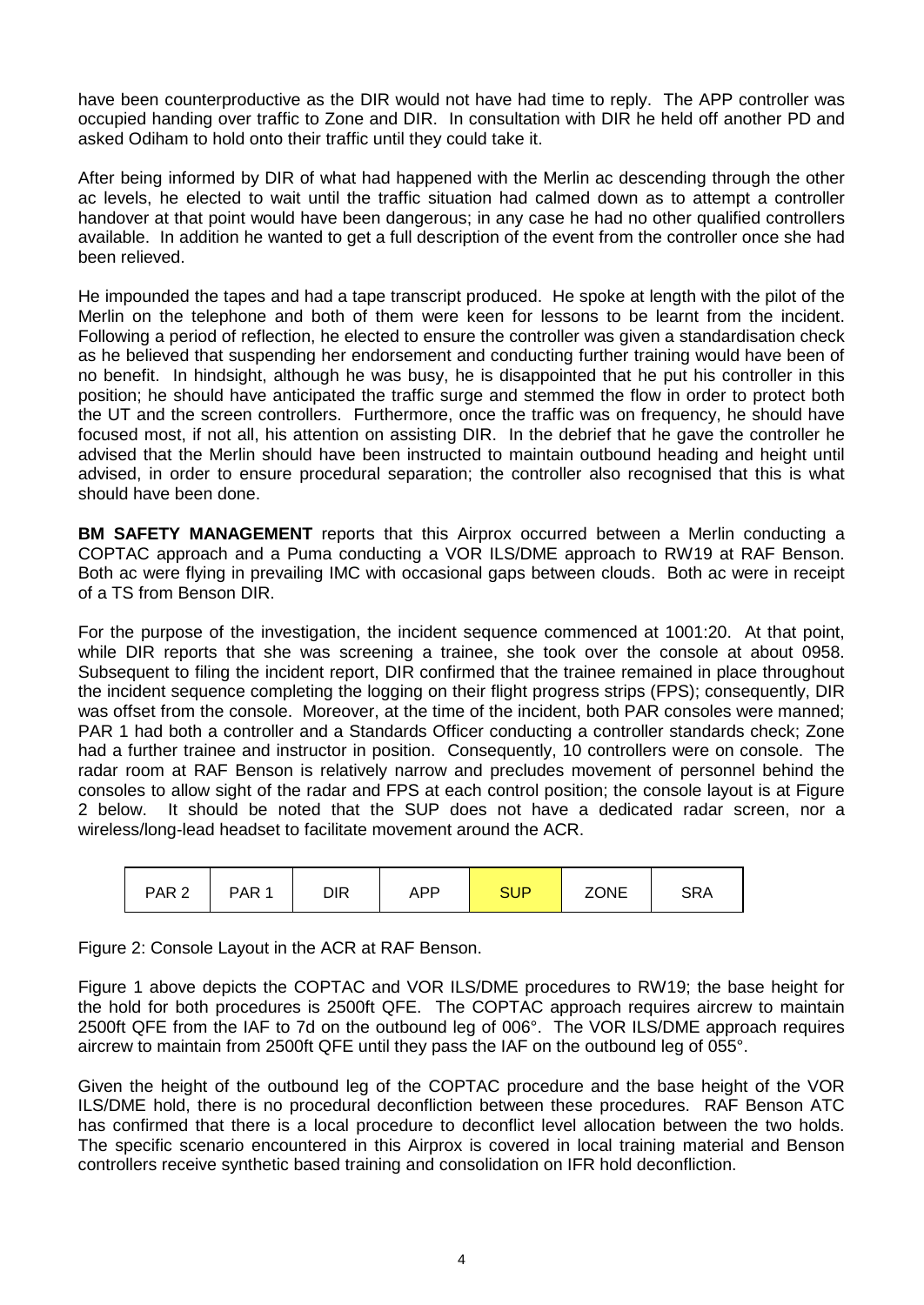At 1001:20, DIR had five ac on freq in the positions at Figure 3 and described their workload and task complexity as high. The incident ac were a Puma in the VOR ILS/DME hold at 2500ft QFE, SSR 3A 3611, and a Merlin departing the COPTAC hold at 3500 ft QFE, SSR 3A 3610. There were three further unconnected ac: a Chinook flying towards the VOR ILS/DME hold at 2500ft QFE, SSR 3A 3614; a Squirrel in the RTC, SSR 3A 3617 and a Police helicopter, SSR 3A code-callsign converted to P252.



Figure 3. Position of DIRs Traffic at 1001:20.

While the unconnected ac, through the taskload that they represented, undoubtedly played a part in raising DIR's level of psycho physiological stress, which will have thus affected her task performance, they had no involvement in the incident sequence itself; consequently, except where relevant, the following timeline does not include their presence to avoid further confusion.

At 1001:58 the Merlin reported approaching the IAF ready for the procedure and DIR replied that the Merlin was, "*clear the procedure"* but not to, "*descend until advised"*. DIR reported that this descent restriction was put in place due to the Chinook being in the hold at 3000ft, 500ft beneath the Merlin's height. This is supported by later events where DIR questioned whether the Merlin was visual with the Chinook prior to allowing it to descend on the procedure. At 1001:58 the Merlin was 4nm SSE of the Chinook on a similar heading, flying at 140kt G/S, with the Chinook flying at between 130-140kt. Although the Chinook was instructed to climb to 3000ft QFE at 1001:37, it did not commence that climb until 30sec later.

Between 1002:14 and 1004:03, DIR was involved in a continuous exchange of RT and landline liaison, including passing a series of TI to the ac on their freq about each other. No TI was passed to the Puma or Merlin on each other, although it is clear from their reports that the respective crews were aware of each other. At 1003:28, DIR instructed the Merlin to, '*descend on the procedure as required',* necessitating the Merlin to descend from 3500ft QFE to 2500ft QFE; the instruction was readback by the pilot. At that point the Merlin was in the Benson overhead, the Chinook was 3.4nm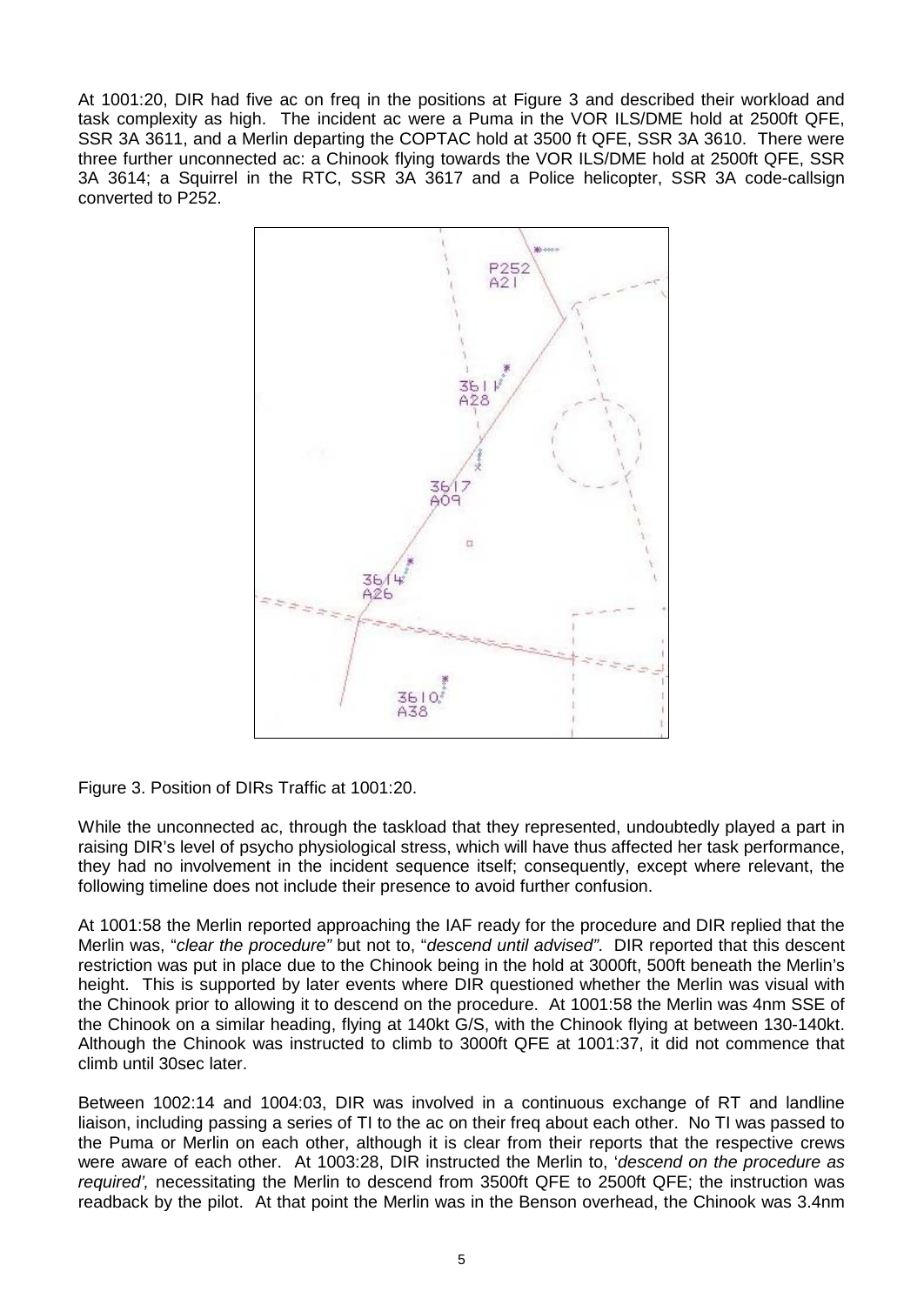N of it, tracking NE and the Puma was 5.4nm N of the Merlin, tracking SW at 2500ft QFE. At 1003:52 the Merlin commenced a descent to 2500ft QFE; the Puma was then 4nm NNW, tracking SW at 2500ft QFE. At 1004:16, the Merlin descended through 3000ft QFE with the Puma 2.5nm NW in a L turn onto 025°.

DIR stated in her report that she mistakenly believed that the COPTAC procedure would take the Merlin to the E of the inbound lane and had confused the COPTAC procedure with the ILS procedure, 'the ILS goes outbound heading 055° and the COPTAC goes outbound on a 006° heading'. Subsequent to filing the report, DIR has confirmed that she believed that the Merlin would route outbound from the Benson overhead on a heading of 055°.

Between 1004:03 and 1005:10, DIR passed a new QFE to, and obtained read-back from, the ac on freq, then obtained the DH and intentions from and passed climb-out instructions to the Chinook. During this exchange at 1004:52 the Puma passed from L to R through the Merlin's 12 o'clock, 0.8nm away with the Merlin levelling co-altitude with the Puma at 2500ft QFE. Based on the Merlin and the Puma crews' reports, though aware of each other, neither crew was visual with the other at that time.

At 1005:11, DIR passed TI on the Puma to the Merlin stating, '*Puma, twelve o'clock, one mile, similar height, two thousand five hundred feet QFE'* and the Merlin pilot replied that they were, '*visual'*. DIR then passed TI on the Merlin to the Puma; the Puma did not acknowledge the TI but stated that they were approaching the IAF. DIR instructed them to maintain in the hold which the Puma pilot readback, informing DIR that they were visual with the Merlin. DIR states in the report that the point at which she noticed the confliction between the Merlin and the Puma was immediately prior to passing this TI.

CAP 774 states that in providing a TS,

"Controllers shall aim to pass information on relevant traffic before the conflicting ac is within 5nm, in order to give the pilot sufficient time to meet his collision avoidance responsibilities and to allow for an update in traffic information if considered necessary. However, high controller workload and RTF loading may reduce the ability of the controller to pass traffic information, and the timeliness of such information'. DIR did not reduce the service to any ac on freq due to high workload."

From 1005:42 to 1006:09, DIR's attention was taken by a call from the unconnected Squirrel until, at 1006:09, the Merlin stated that they were, "*about to be IMC in the descent to maintain clear of the Puma"*. The Merlin's crew reported that they had realised that if the Puma were to maintain the hold, it would have to turn L and across their flight path and that the flight paths of both ac would shortly take both into the same cloud. At 1006:19 the Merlin's SSR Mode C indicated that it had commenced a descent. The CPA occurred at 1006:32 following the Merlin's avoiding action descent with 0.3nm lateral and 800ft vertical separation existing.

While the MMATM states that the DIR is responsible for the 'control and sequencing of ac in the radar circuit' (RTC), neither CAP 774, MAA RA 3011, MAA RA 3024 nor the MMATM stipulate separation criteria for ac operating within the RTC under a TS. Best practice in this regard suggests that, where possible, DIR provides standard or reduced vertical and lateral separation between ac within the RTC, regardless of ATS.

The Supervisor has stated frankly in his report both the difficulties associated with monitoring DIR from the Supervisor's position and that he 'lost SA on exactly what DIR was doing' as a result of a 'myriad of tasks'. Moreover, he states that he had not anticipated the traffic surge and did not stem the traffic flow to protect DIR; however, this lack of anticipation was grounded in a lack of information on which to base a plan. The system by which ATC received flight details from Stn based crews was long-term unserviceable; consequently, ATC had no visibility of any late changes to flight details. In this case, both the Merlin and the Puma were not originally planned to conduct IF Trg; hence ATC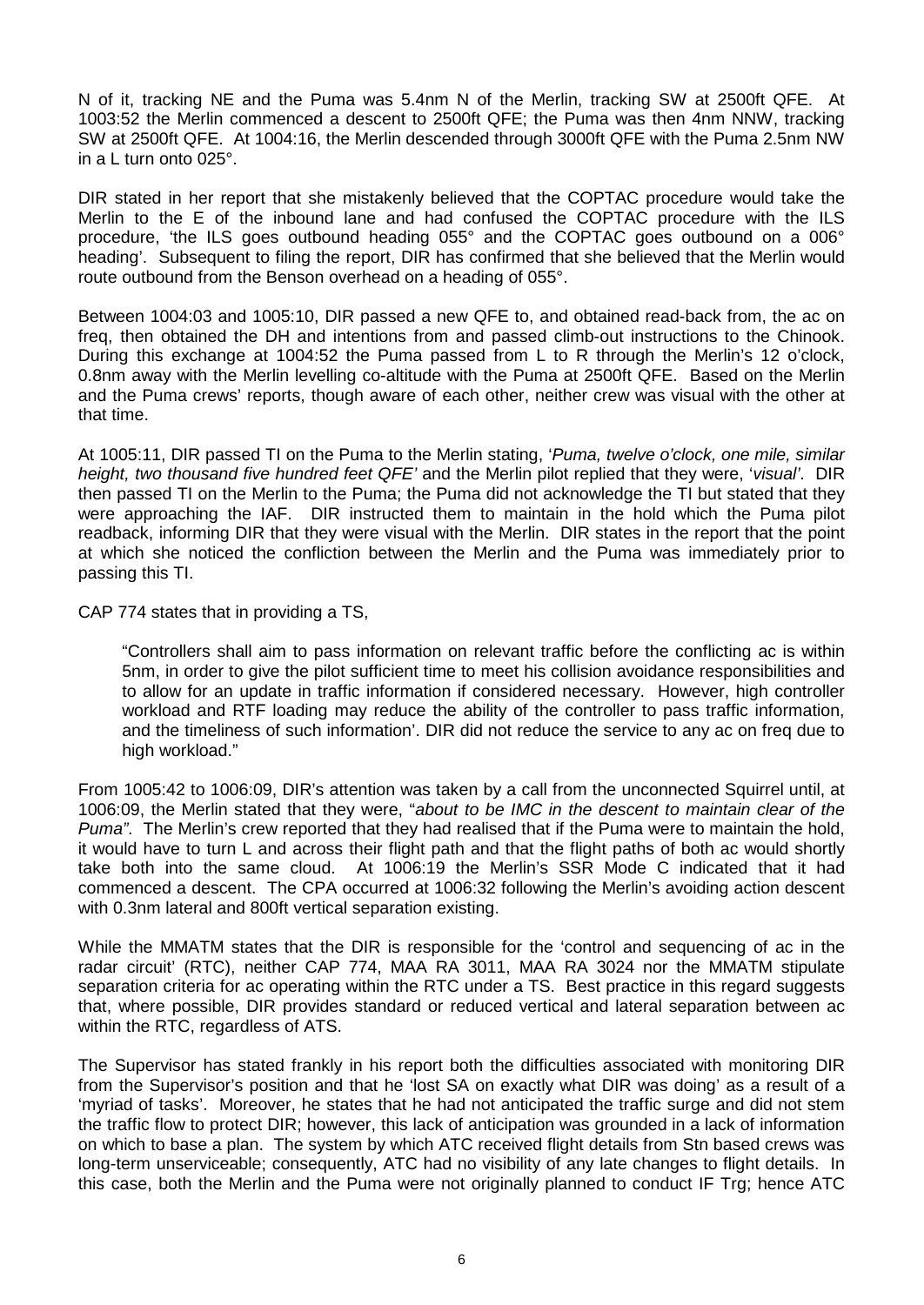had accepted requests for PDs from non-Station-based ac. That said, once the traffic situation started to develop, opportunities still existed to manage the flow.

While the RAF Benson FOB states that a TS will be automatically applied to flights operating IFR, unless pilots ask otherwise, CAP 774 states,

"pilots should be aware that a Traffic Service might not be appropriate for flight in IMC when other services are available."

From the aircrews' perspective, both the Puma and Merlin crews maintained good situational awareness and became visual with each other enabling both to take robust action to resolve the deteriorating situation. That said, the Merlin's crew reported that IMC prevailed and, notwithstanding the policy in the RAF Benson FOB, it is reasonable to argue that a TS was not wholly appropriate. That is not to say that the provision of a DS would have necessarily affected the outcome of this occurrence; however, it is a notable observation and a feature that has been identified in the investigation of other Airprox. This Airprox was caused by both a systemic failure involving IFR procedure design and through ATM Human Factors related errors.

The design of the COPTAC and VOR ILS/DME procedures, specifically the confliction between an ac on the outbound leg of the COPTAC and an ac at the base of the VOR ILS/DME hold, provides no element of procedural deconfliction. Although there is a local procedure to manage this confliction, it is wholly down to the ability and/or capacity of the DIR to identify this issue and to take corrective action; this means that the procedure is susceptible to ATM human error. In this instance, for a number of reasons, DIR specifically and ATC generally did not perceive the confliction.

DIR stated that she confused the COPTAC and VOR ILS/DME procedures, mentioning that she expected the Merlin to route outbound from the overhead on a heading of 055°, the implication being that this would have provided lateral separation. However, whilst this suggests both negative transfer of information from Long Term Memory and a Working Memory capacity issue, it also highlights a deeper misunderstanding of the two procedures, given that the VOR ILS/DME procedure requires an outbound heading of 055° from the hold, not the overhead.

While DIR provided TI between those ac that were already vertically separated, TI was not prioritised to the 2 ac that were becoming proximate. Specifically, neither the Merlin nor the Puma received TI on each other until a range of 1nm, after the Puma had crossed co-altitude, through the Merlin's 12 o'clock, 0.8nm away at 1004:52. While this error is linked with DIR's confusion between the 2 IFR procedures, given that she did not detect the confliction until 1005:11, it also suggests that her visual scan of the surveillance display was affected, which is an error of perception and vigilance rather than memory. Given her high workload and perception of task complexity, it is possible that this was caused by attention tunnelling, caused in turn by her elevated level of psycho physiological stress.

From an ATM perspective, the final issue that requires examination is the Supervision of the radar room. Firstly, at key points in the incident sequence the Supervisor's attention was diverted, necessarily, to other tasks which, at the time, were of sufficient importance to require attention. This is a matter of circumstance, rather than omission. Secondly and critically, it is clear that the ergonomics of the radar room do not permit the Supervisor to maintain effective oversight of all control positions; the factors include the physical design of the radar room, the positioning of the Supervisor away from the DIR console and the lack of direct access to a surveillance display. The impact of the ergonomics of the radar room is then heightened by the lack of provision of a wireless/long-lead headset for the Supervisor, effectively forcing him to choose between maintaining situational awareness and physically overseeing and managing operations. As suggested by the Supervisor, it appears reasonable to argue that had they been able to maintain their situational awareness, then they would have been better able to perceive the developing confliction.

Overall, there was no deliberate act or omission on the part of ATC that caused this Airprox. All those involved were trying to make the most of the trg opportunity that had presented itself, in a burst of relatively high intensity taskload. A series of disparate events conspired to create a period of high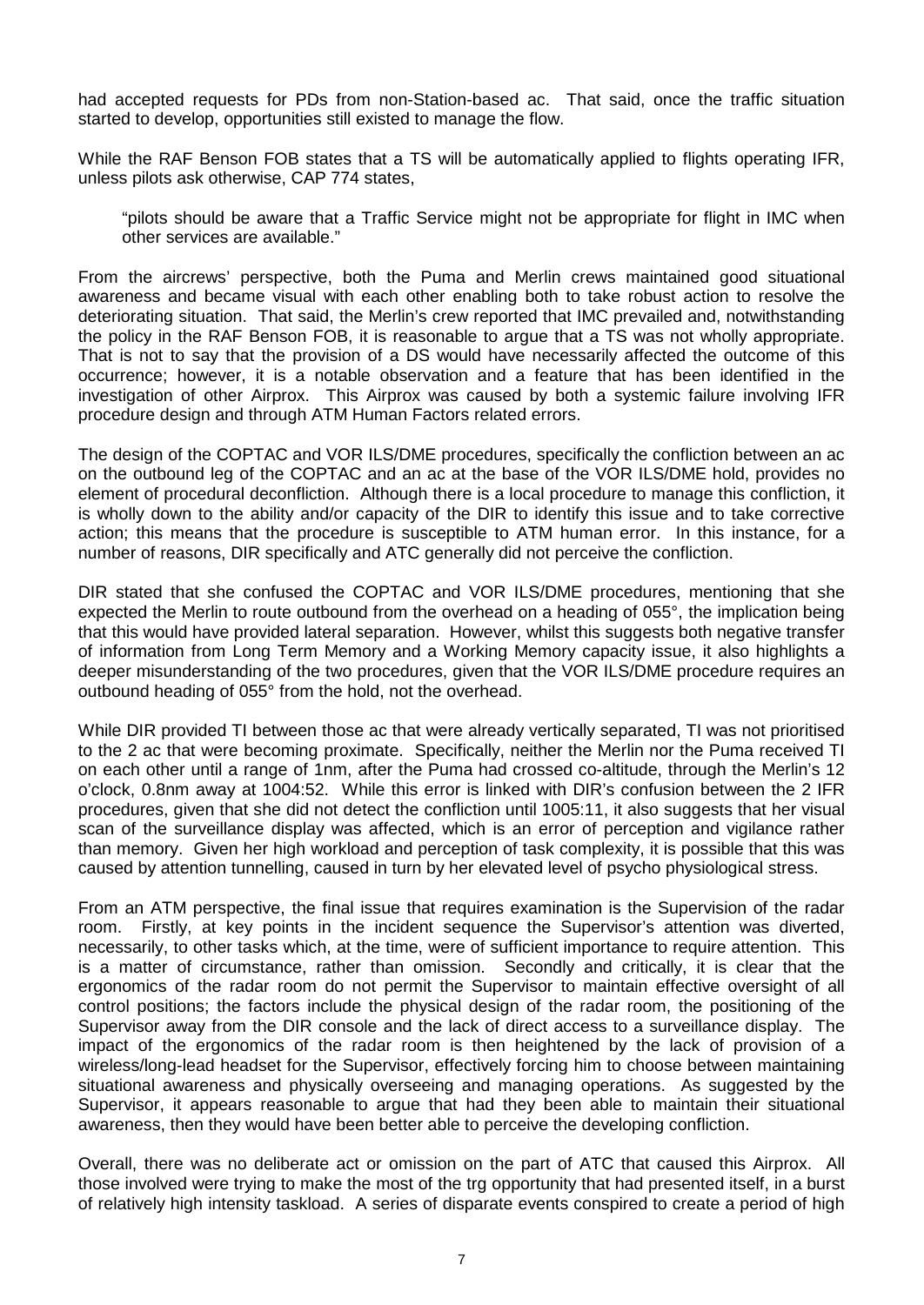workload and task complexity, especially for DIR and removed the mitigatory barrier provided by the Supervisor. During this time, errors by DIR relating to memory, perception and vigilance combined with the latent weakness of the COPTAC and VOR ILS/DME procedures to cause an Airprox. This weakness in the IFR procedure design, through the inevitable action of human error, caused the system at RAF Benson to fail unsafe.

This Airprox has identified a number of ATM and safety issues that are being addressed by a number of Defence organisations including JHC, MAA and ATM Force Commander.

Although not as a result of this Airprox, RAF Benson ATC, in association with AIDU, has undertaken a review of IFR procedures with the aim of reducing the current level of complexity by reducing the number of IFR holds, in accordance with PANSOPS procedure design guidelines.

UKAB Note (1): The recording of the Heathrow 10cm Radar shows the incident clearly as depicted in the diagram(s) above. All contacts suffer from track jitter and have been adjusted accordingly.

**HQ JHC** comments that a number of ATM and safety issues has been identified and are being addressed by several Defence organisations. JHC are investigating whether Benson ac have been operating IMC under a TS and how this should be addressed specifically regarding the Mid Air Collision risk on the ODH risk register.

## **PART B: SUMMARY OF THE BOARD'S DISCUSSIONS**

Information available included reports from the pilots of both ac, transcripts of the relevant RT frequency, radar photographs and recordings, reports from the air traffic controller involved and reports from the appropriate ATC and operating authorities.

It was clear to Members that the traffic situation at Benson was both busy and complex with three ac flying two different instrument procedures, another one inbound to the field and a fifth helicopter inbound to a site within the MATZ; this was compounded by relatively poor weather. Controller Members opined that the supervisor should have noted this and given most of his attention to the Approach position as this was, in their view, the most important task. Members discussed whether the Screen Controller had waited too long before stepping in to take over from her student, noting that it is often difficult for instructors to realise when situations deteriorate beyond the capabilities of their students. However, in this case, not being in possession of the full scenario, the Board decided not to make any further comment. Controller Members agreed however, that on taking over the position, despite the physical awkwardness, the Screen Controller should have positioned herself directly behind the workstation rather than remaining offset, thus removing any parallax, giving a clearer, more familiar view of the radar picture and the flight progress strips.

It was also clear to Members that the TACAN procedure and the ILS procedure overlap and, if they are to be flown simultaneously, then deconfliction by the Approach Controller is required. A Controller Member pointed out that this is not unique to Benson and the 'approach plates' should be displayed prominently so that controllers, who should in any case be familiar with the procedures, can refer to them readily and, if necessary, take appropriate action to prevent conflicts. The Board discussed whether it was appropriate for the ac to be operating under a TS while IMC. Although both ac involved were in receipt of a TS, both were in the MATZ where ATC instructions are mandatory and in any case the default at Benson is to provide a TS to IFR flights (unless a DS is specifically requested). Although a DS does in most situations provide ac with safe separation, in this case had the procedures been correctly implemented the ac would have been safely separated under the TS. Prior to the reported CPA, Members noted that the two ac had been separated by 0.8nm while co-alt and IMC as the Puma rolled out of its turn at the S end of the ILS Hold; although aware of each other in their respective Holds, neither crew were in visual contact with each other at that stage. Therefore the Board decided that the entire incident should be assessed as a single Airprox event that could be attributed a single cause (and degree of risk).